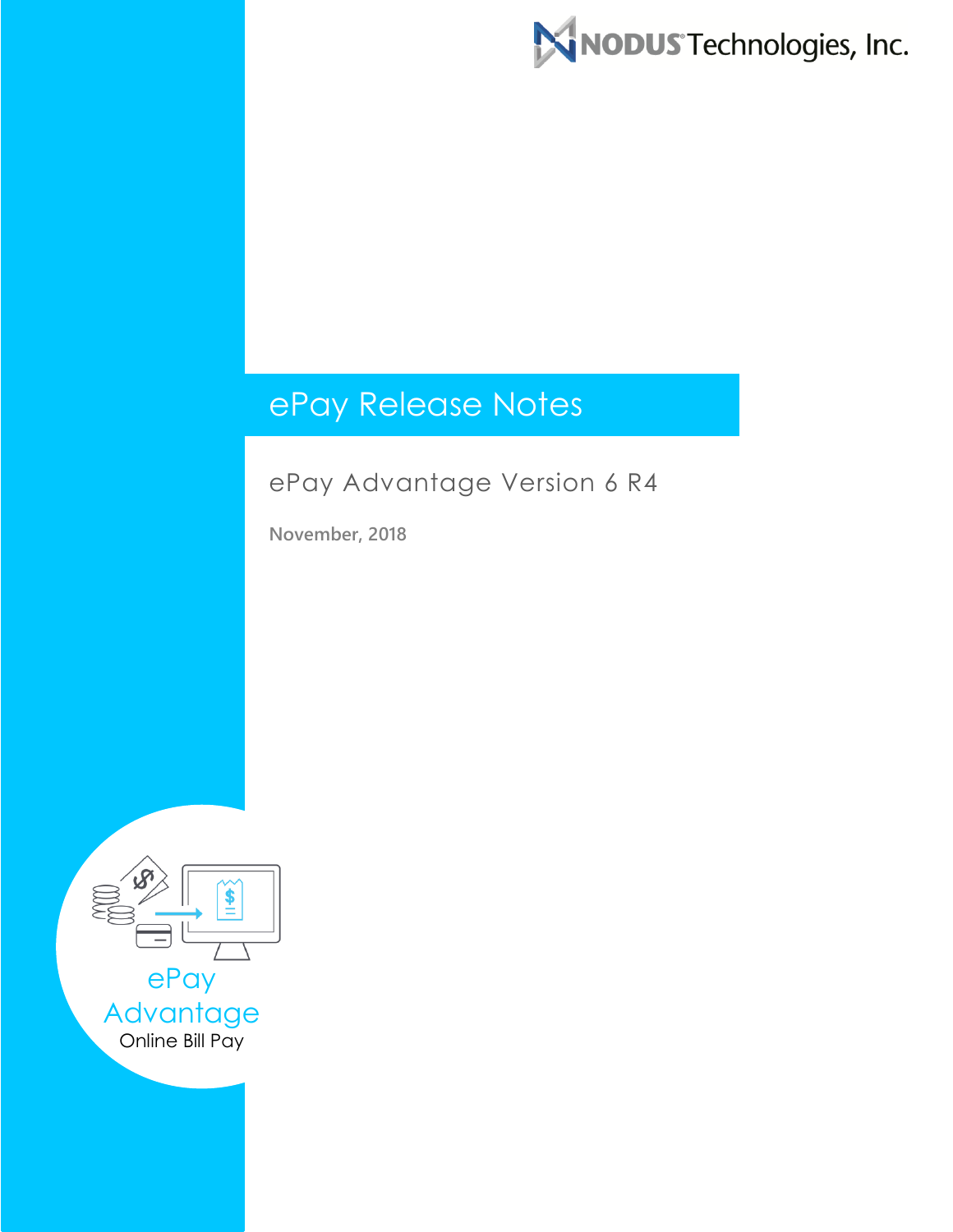# **Contents**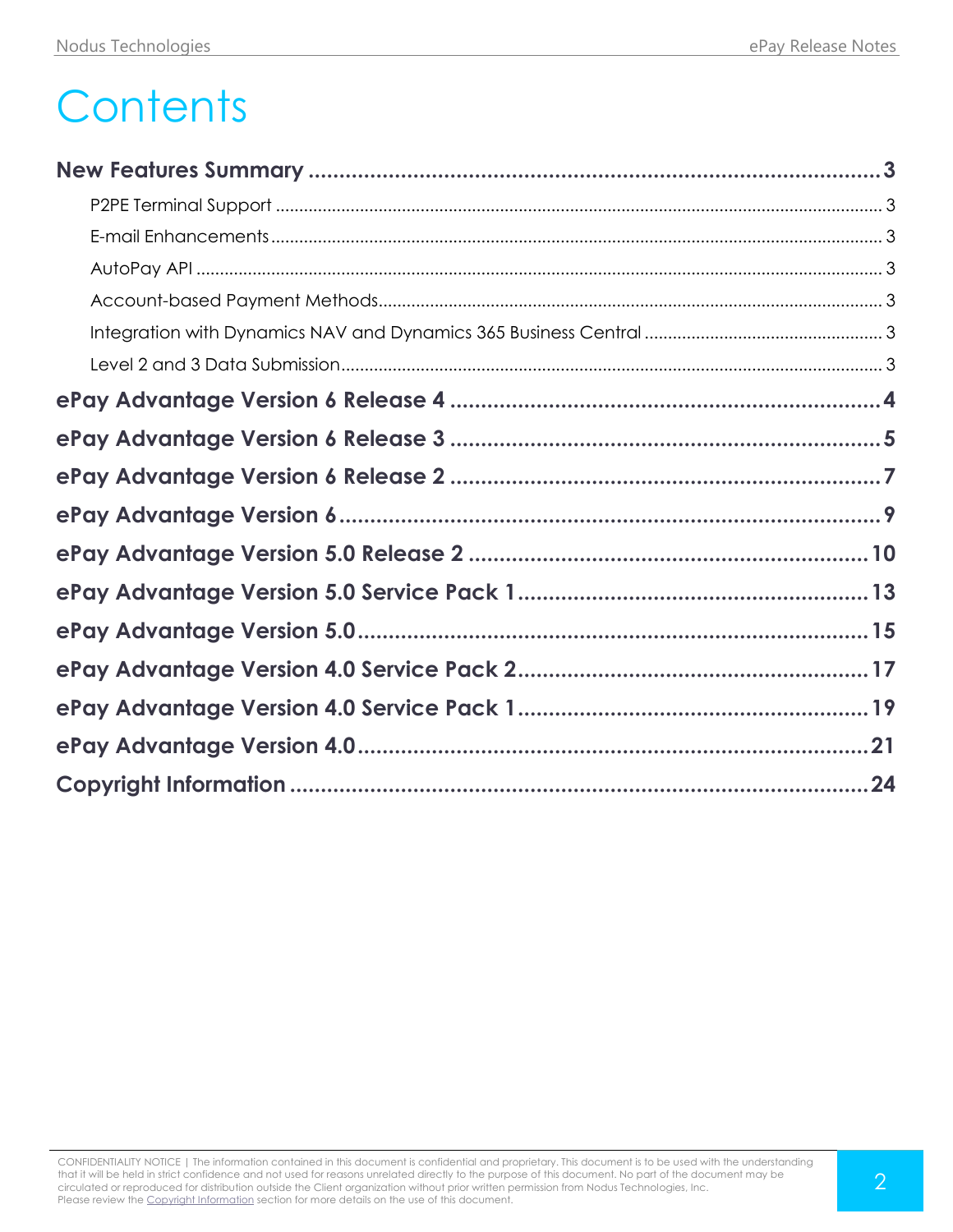# <span id="page-2-0"></span>New Features Summary

# <span id="page-2-1"></span>P2PE Terminal Support

Using PayFabric, ePay now supports Point-to-Point Encryption (P2PE) with the Bluefin Decryptx device, SREDKey™, to help merchants reduce the scope of PCI compliance by removing the computer from the PCI scope.

To request more information on the P2PE SREDKey device, fill out the form at <http://www.nodus.com/supported-devices-contact-form/>

# <span id="page-2-2"></span>E-mail Enhancements

The experience in managing e-mails from ePay has improved. The new version of ePay has a new page to manage e-mails, the ability to copy additional addressees on e-mail notifications and the ability to modify and resend previously sent e-mails.

# <span id="page-2-3"></span>AutoPay API

A new API endpoint has been added that allows applications to be able to create and update AutoPay contracts outside of ePay.

# <span id="page-2-4"></span>Account-based Payment Methods

Payment methods can now be customized per customer. This will allow merchants to decide which customers can pay by which payment methods (credit card, eCheck, both or none).

# <span id="page-2-5"></span>Integration with Dynamics NAV and Dynamics 365 Business **Central**

The newest version of ePay Advantage can now be integrated with Dynamics NAV and Microsoft Dynamics 365 Business Central.

# <span id="page-2-6"></span>Level 2 and 3 Data Submission

To help merchants reduce their processing rates, ePay now has the option to send level 2 and 3 data to the payment gateway.



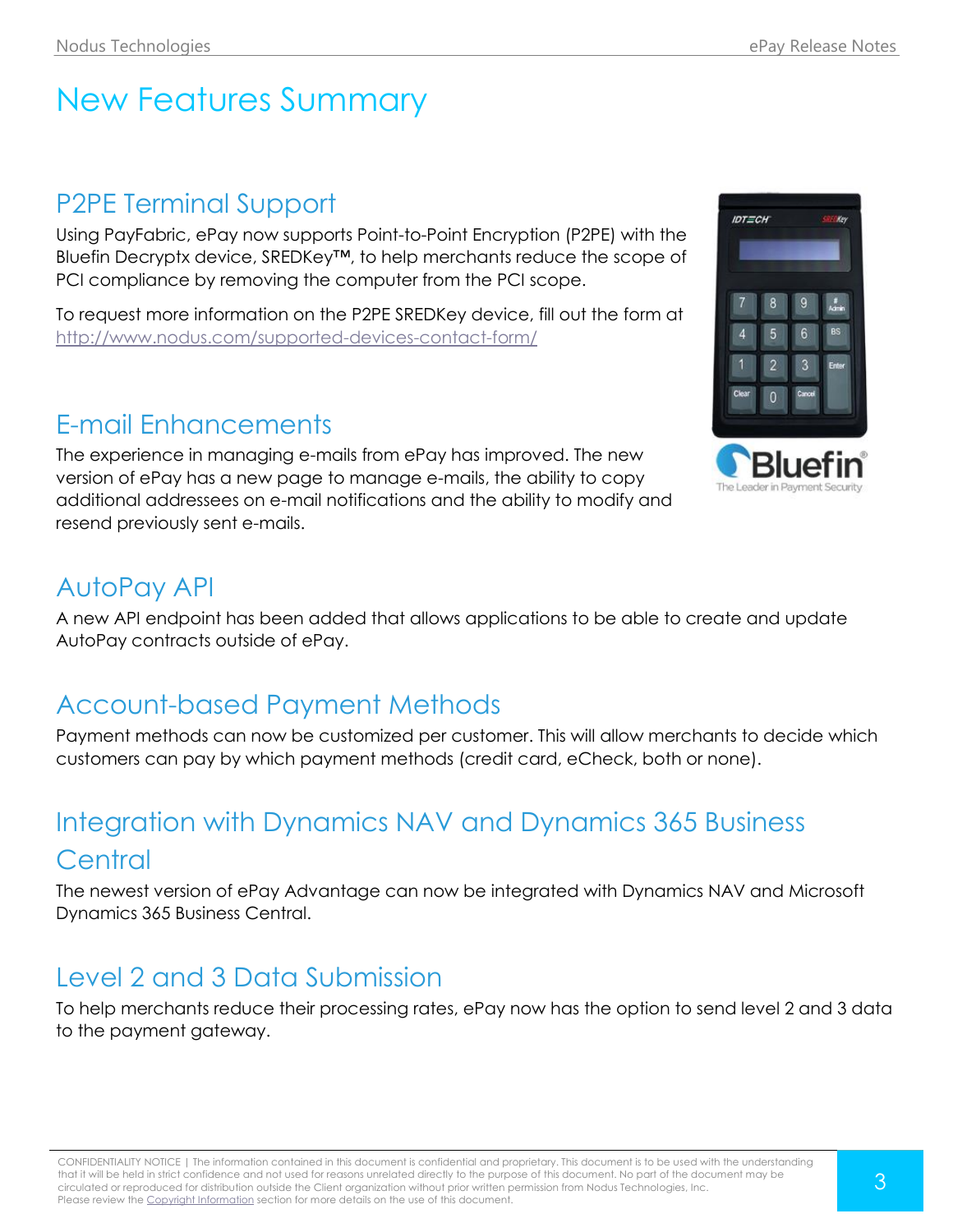# <span id="page-3-0"></span>ePay Advantage Version 6 Release 4

### **P2PE Terminal Support**

 ePay with PayFabric now supports Point-to-Point Encryption (P2PE) with the Bluefin Decryptx device, SREDKey™, to help merchants reduce the scope of PCI compliance by removing the computer from the PCI scope.

#### **E-mail Queue**

A new report page is available to help view and manage the e-mails being sent from ePay.

#### **Resend E-mails**

 From the E-mail Queue, an e-mail that was previously sent from ePay can be sent again. The content and recipient of the e-mail can also be modified when resending.

#### **Copy E-mail Addresses**

 The ability to provide a list of e-mails to copy on ePay notifications is now available on the Profile page.

#### **Return Document Template**

 The view of a return document can now be customized to meet the company's desired look and feel.

#### **Account-Based Payment Methods**

 Payment methods can now be customized per customer. This will allow for the company to decide which customers can pay by which payment methods (credit card, eCheck, both or none).

#### **AutoPay API**

An API is now available for creating and updating AutoPay contracts outside of ePay.

#### **Invoice GET API Enhancement**

 New filtering options have been added to the Invoice GET API to filter the results by Invoice Number, Identity or the Status of Outstanding or Past Due.

#### **Prepayment Enhancement**

 The prepayment experience has been enhanced to utilize the same look and feel as the experience with paying an invoice and a better experience on mobile devices.

#### **Support for Microsoft Dynamics GP 2018 R2**

The newest version of Microsoft Dynamics GP is supported with this version of ePay.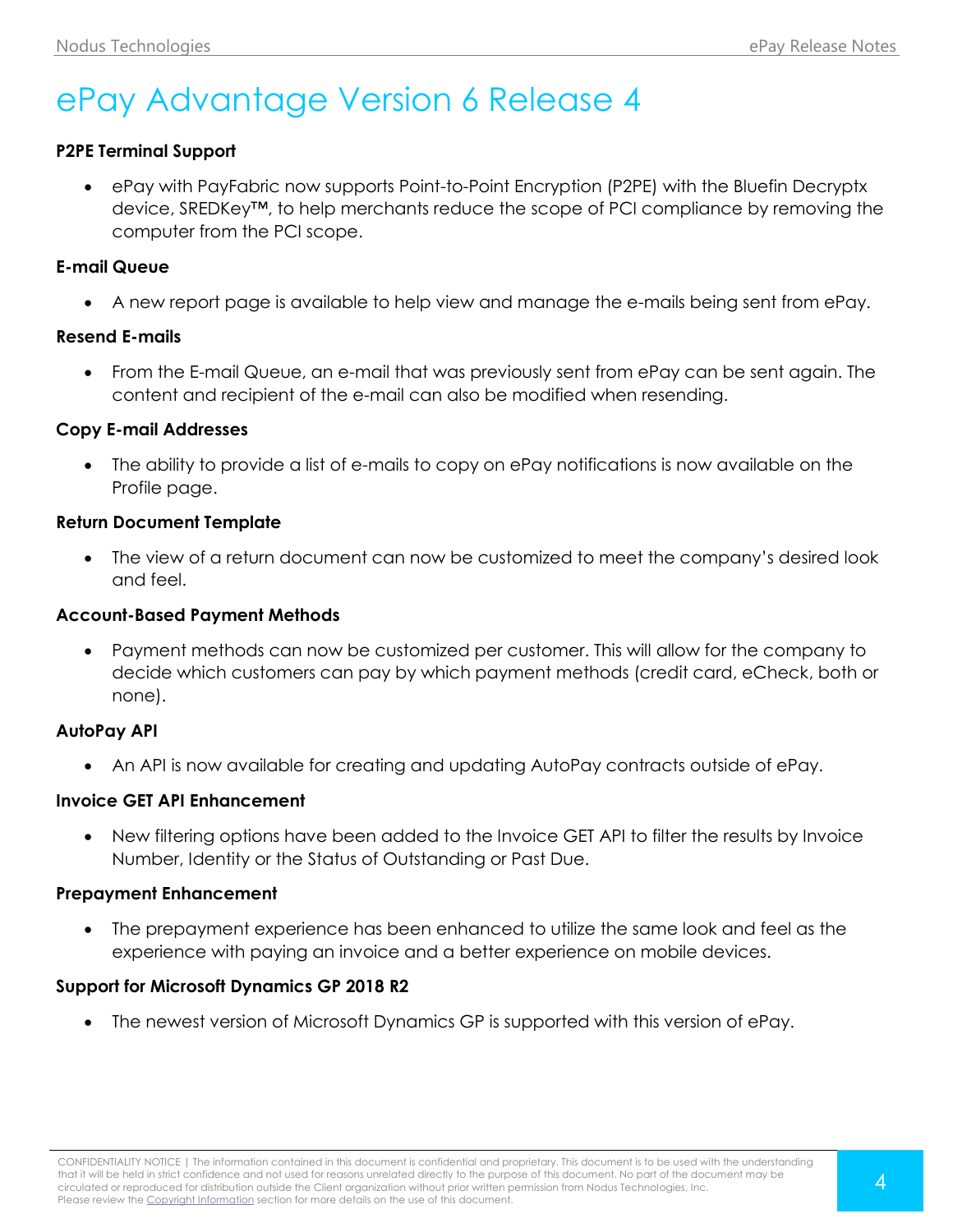# <span id="page-4-0"></span>ePay Advantage Version 6 Release 3

#### **Support for Level 2 and 3 data submission for transaction processing**

- New administrative settings have been added to submit additional transaction data while processing transactions. The following options are available
	- o Level 2 Simple: Only level 2 data will be sent during processing
	- o Level 2/3 Summary: Each invoice will be summarized into a single line during processing
	- $\circ$  Level 2/3 Detailed: Full line item data from the invoice will be submitted during processing. If an invoice is not being paid in full, then the invoice will be summarized.

#### **Improved registration process**

- Customer Registration can now be initiated from the Past Due Invoice Reminder and the New Invoice Import e-mails. New sections have been added to these e-mail templates that will only display if the customer has not yet registered for ePay.
- Customers can directly access the page to request the activation e-mail from the login page rather than having to click through two pages as in the previous version.
- Various fields have been removed from Registration page such as the phone number.

#### **Support for MasterCard 2-series BIN numbers**

 Credit cards in the new MasterCard 2-series BIN range (cards starting with the first six digits in the range of 222100-272099) are now identified as MasterCards

#### **Support for user defined values for line items on the invoice template**

- Unlimited user defined values associated to line items can be included on the invoice template.
- The ExtensionData field has been included in the following ePay REST API calls
	- o Invoice POST
	- o Invoice GET
	- $\circ$  Invoicel ineltem POST
	- o InvoiceLineItem GET

#### **Support Google ReCapcha Version 2**

 Version 2 of Google ReCaptcha is now supported to allow for a more secure and user friendly access method to ePay while protecting the site from automated access programs

#### **Support user credentials for access to invoice PDF files**

 Username and Password credentials can now be provided so ePay can access Invoice PDF files for invoice download that may be saved in a secured network location.

#### **Ability to hide the Selected Transactions table while selecting invoices to pay**

The "Selected Transactions" table can now be hidden from the "Make Payment" page

# **Ability to filter records by Status on the Payment History**

CONFIDENTIALITY NOTICE | The information contained in this document is confidential and proprietary. This document is to be used with the understanding that it will be held in strict confidence and not used for reasons unrelated directly to the purpose of this document. No part of the document may be circulated or reproduced for distribution outside the Client organization without prior written permission from Nodus Technologies, Inc. Please review the Copyright Information section for more details on the use of this document.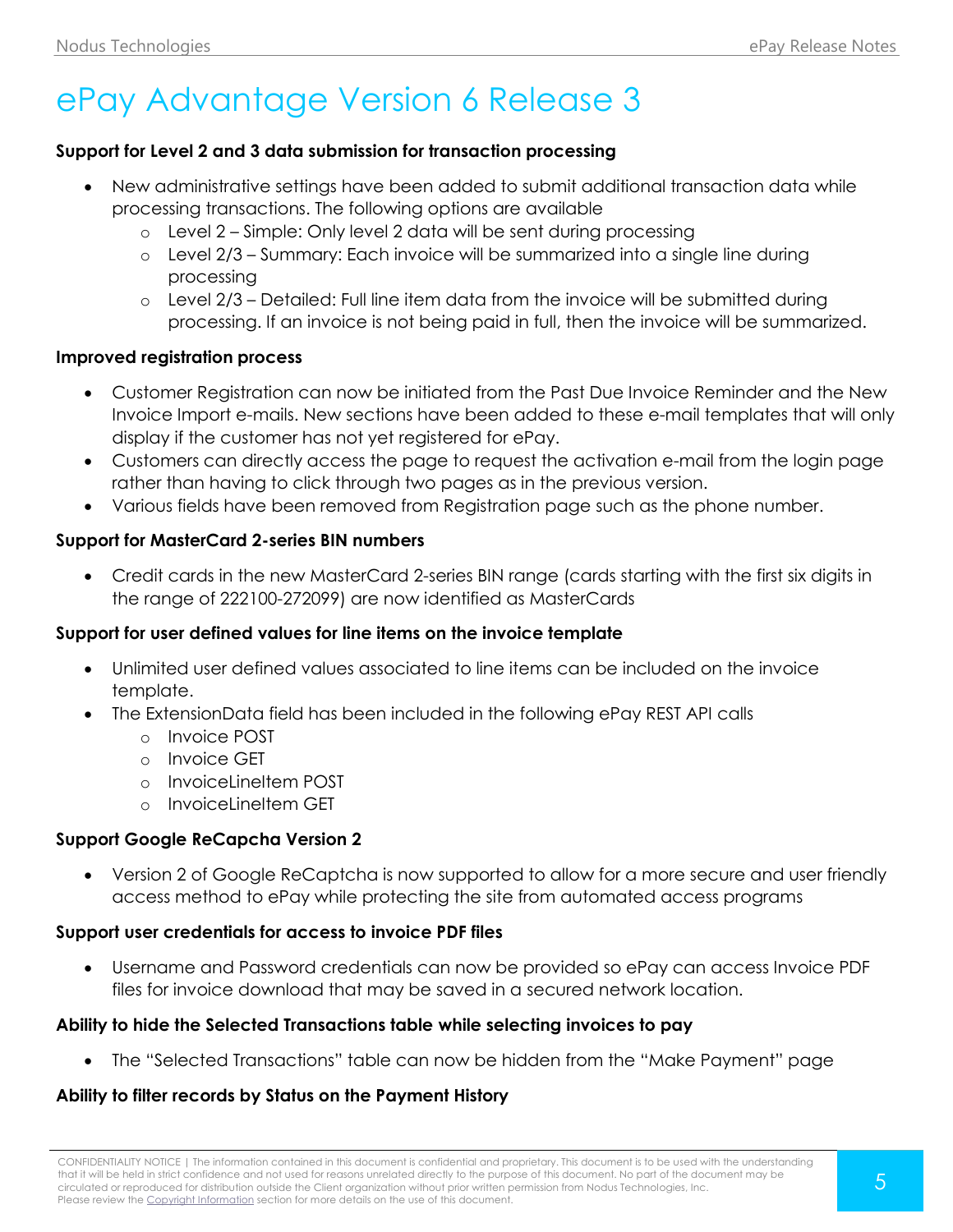- A status option has been added to the search criteria on the Payment History to filter the records by Scheduled, Processed, Voided and Failed payments
- The functionality of the previous Scheduled Payments page has been merged into the Payment History with this change and is no longer available

#### **New website URL variable**

 The website URL is available as a variable for e-mail templates to help with setting up the email templates faster. The value for this variable can be configured from the Site Settings

#### **Notification when the user is logged out of ePay due to inactivity**

 A notification has been added to inform the user when they are logged out of ePay due to inactivity.

#### **Additional User Interface changes**

 A new wallet entry form, payment receipt and other minor user interface changes have been made throughout the website

#### **Support for Microsoft Dynamics GP 2018**

The newest version of Microsoft Dynamics GP is now supported with ePay.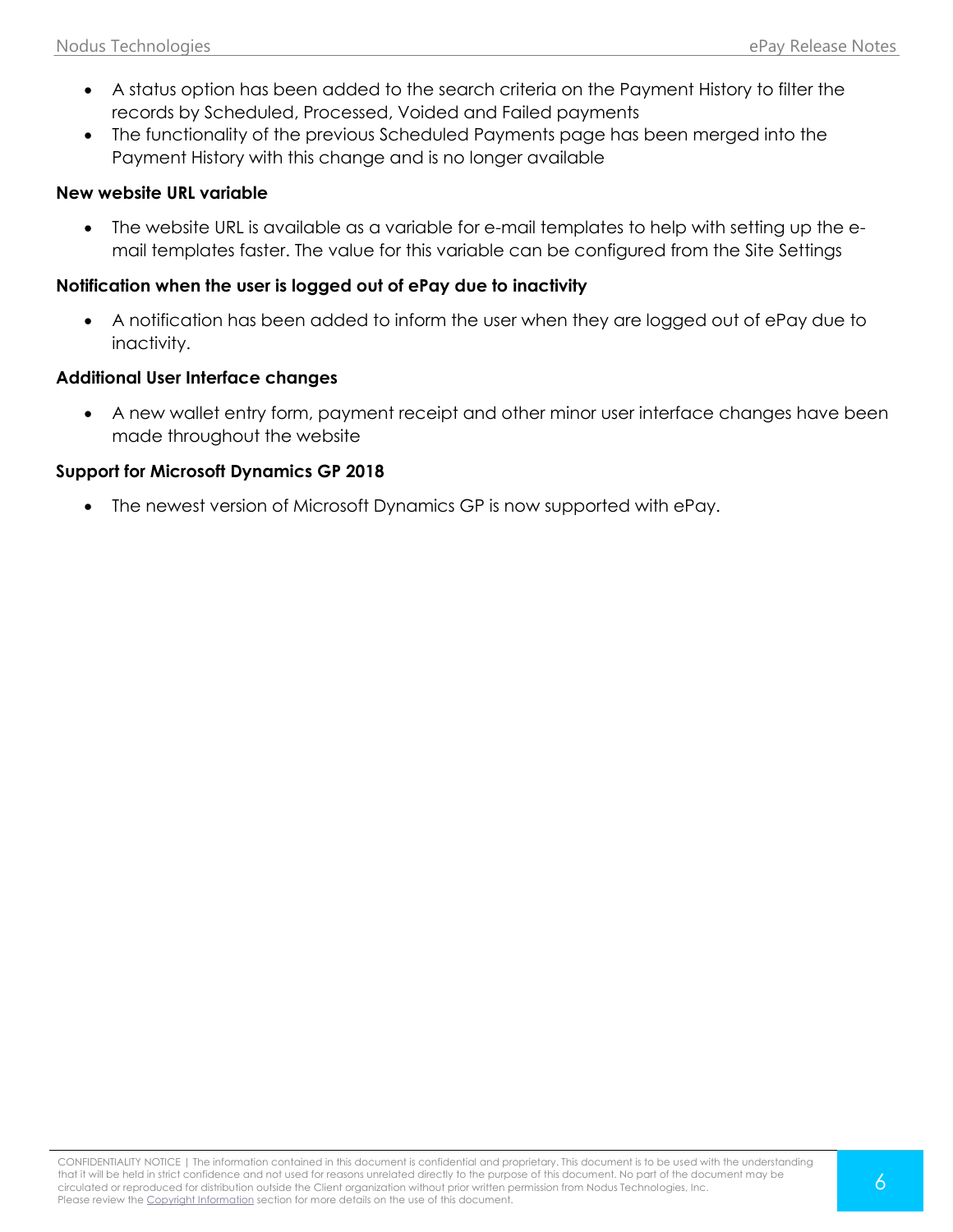# <span id="page-6-0"></span>ePay Advantage Version 6 Release 2

#### **New Responsive Design**

Many of ePay's pages have been completely redesigned to provide better support to users with different sized screens such as on a mobile device or a tablet.

The following pages utilize this new design:

- Login Page
- Registration
- Request Activation Code
- Forgot Username
- Forgot Password
- Make Payment (Previously named Outstanding Invoices)
- Payment History
- Invoice History (Previously named Paid Transactions)
- Review & Pay
- Payment Confirmation
- Wallet
- New AutoPay Contract
- View AutoPay Contracts
- Edit AutoPay Contract

#### **Allow a PDF attachment of invoices to certain e-mail templates**

The New Invoice Import and Express Pay email templates now have an option to attach a pdf file of the invoice to the e-mail

#### **Additional CSR Permissions**

New permission options have been added to the CSR groups to allow CSR users from accessing certain pages or performing certain actions. The following permissions have been added:

- Add/Edit Wallet
- View Customer Account Information
- Access Customer Profile page
- Access Schedule Payments page
- Pay Outstanding Invoices
- Access Process Prepayment page
- Apply Credits
- View AutoPay contracts
- Add/Edit AutoPay Contracts
- View Recurring Invoice contracts
- Add/Edit Recurring Invoice contracts
- View Installment contracts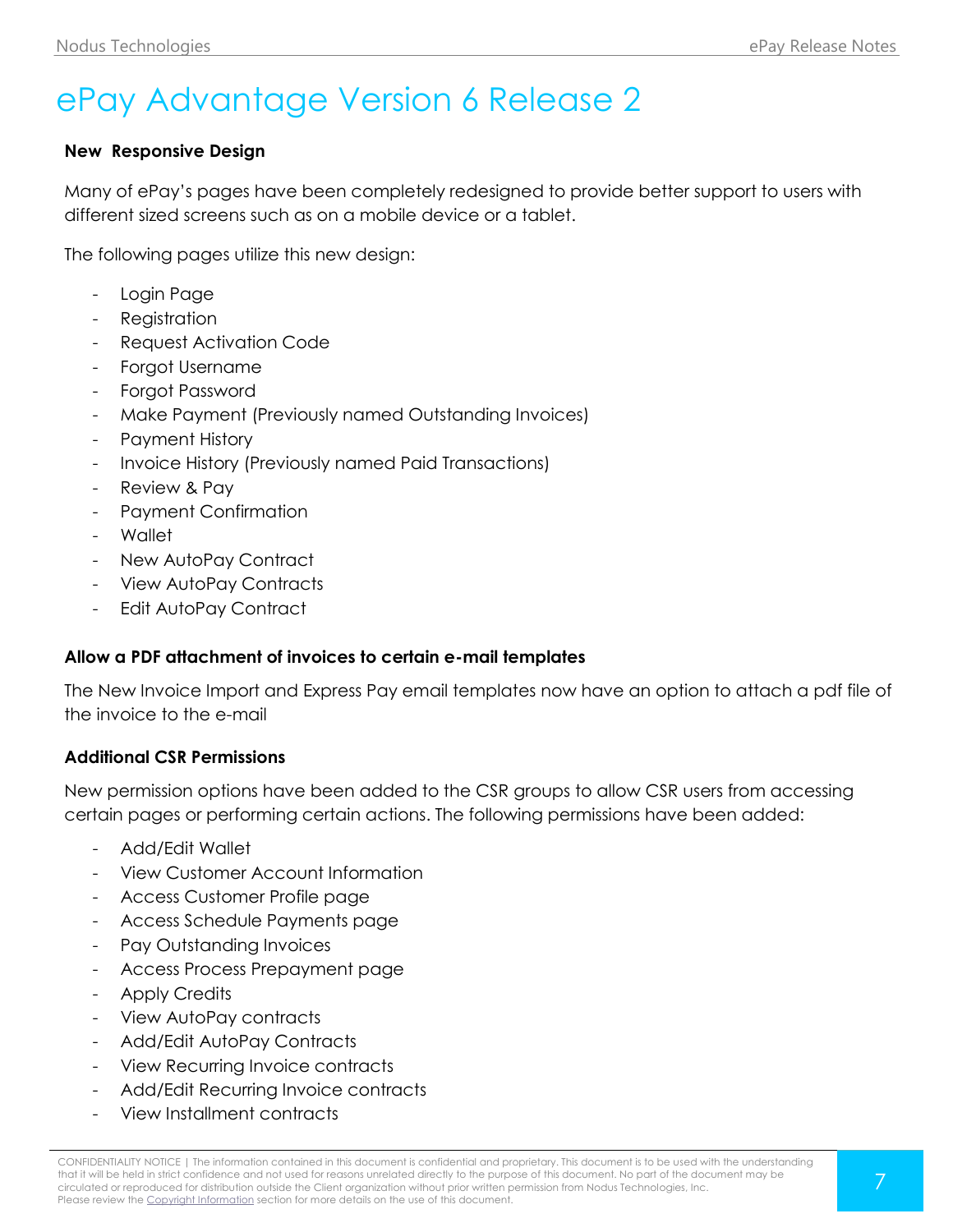- Add/Edit Installment contracts

#### **Redesigned Menu**

The ePay menu has been redesigned for quicker access to important pages such as Invoice and Payment History

#### **Separate Batches by Payment Type**

The payment batches in ePay can now be separated by the payment method (Visa, MasterCard, eCheck, etc…)

#### **Configurable cutoff time for payment batches**

A cutoff time can now be configured for payment batches to allow for the payment batches to be closer aligned with the transaction settlement time. Payments processed after the cutoff time will be put into the batch with the following day's transactions.

#### **Forgot Password Changes**

The business phone number is no longer required for a user to request a forgotten password.

#### **Process Enhancements for improved user experience**

Processes have been enhanced to

- Applying credits is now done in a separate process without requiring an active connection to the back office ERP
- E-mails are sent in a separate process from the user's payment to allow for the user to pay faster
- Data is being managed in a more efficient manner to allow for better performance on the website.

#### **API Changes**

- UnsumbittedDocument GET API has been added to allow for retrieval of different document types in the future
- Payment GET API has been redesigned to simply return the payment details
- The previous version of the Payment GET API is still available as PaymentV1

#### **No longer supported features**

The following features are no longer supported in this release

- eSOP Advantage
- PayLink integration from CCA Tokenization
- Mobile ePay

# **Support for GP 2016 R2, Microsoft SQL Server 2016 and Windows Server 2016**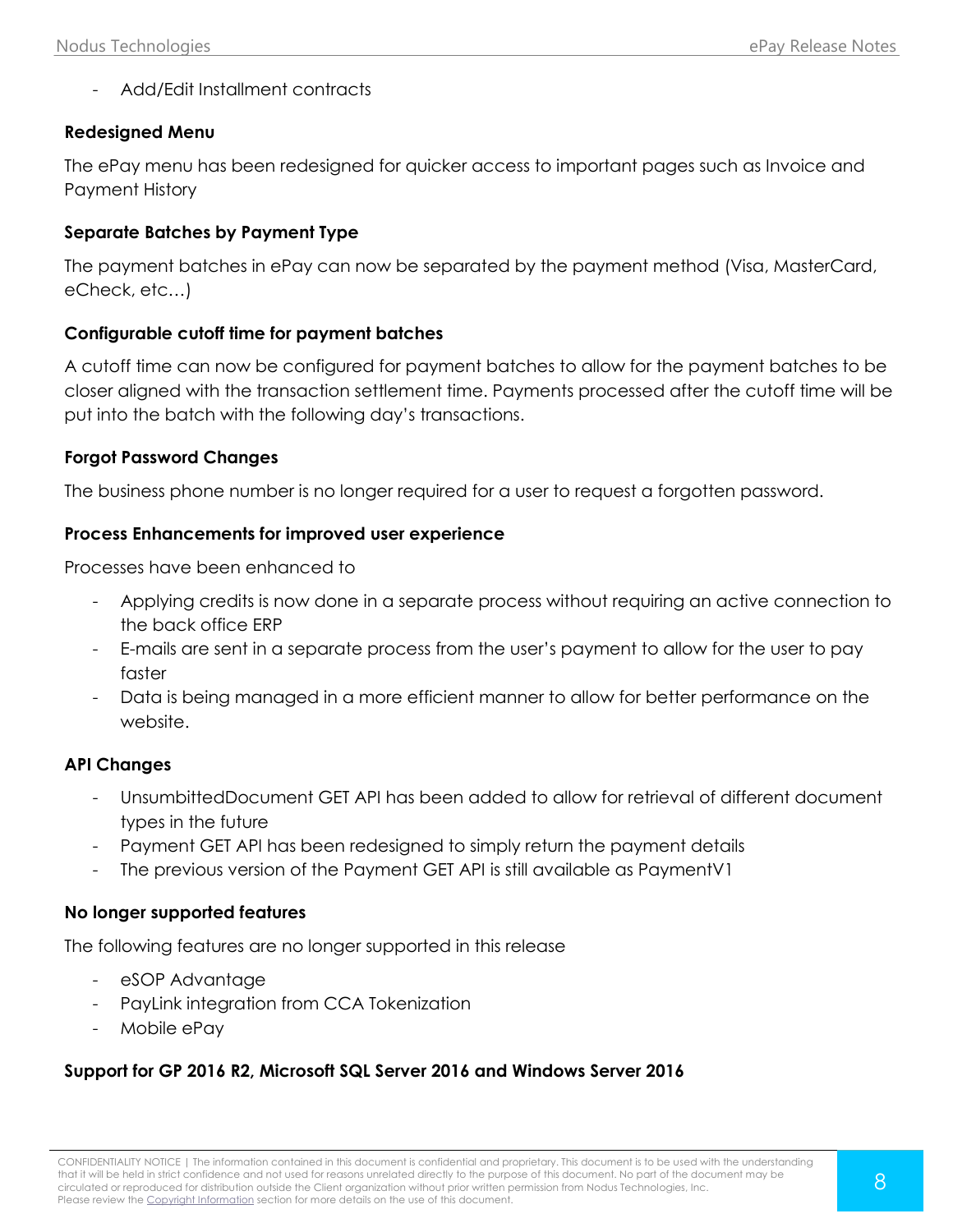# <span id="page-8-0"></span>ePay Advantage Version 6

## **Security Enhancements**

New security enhancements have been applied to ePay to address the PA-DSS 3.2 requirements. EPay Advantage has been recertified as a PA-DSS application

## **Support for only the TLS 1.2 encryption protocol**

Based on the PA-DSS requirement, weaker encryption protocols of SSL, TLS 1.0 and TLS 1.1 are no longer supported by ePay. ePay must be installed on a server that supports TLS 1.2.

In relation to this, Windows Server 2008 is no longer a supported operating system for ePay. Windows Server 2008 R2 is still supported if TLS 1.2 is enabled.

#### **Support for Dynamics GP 2016**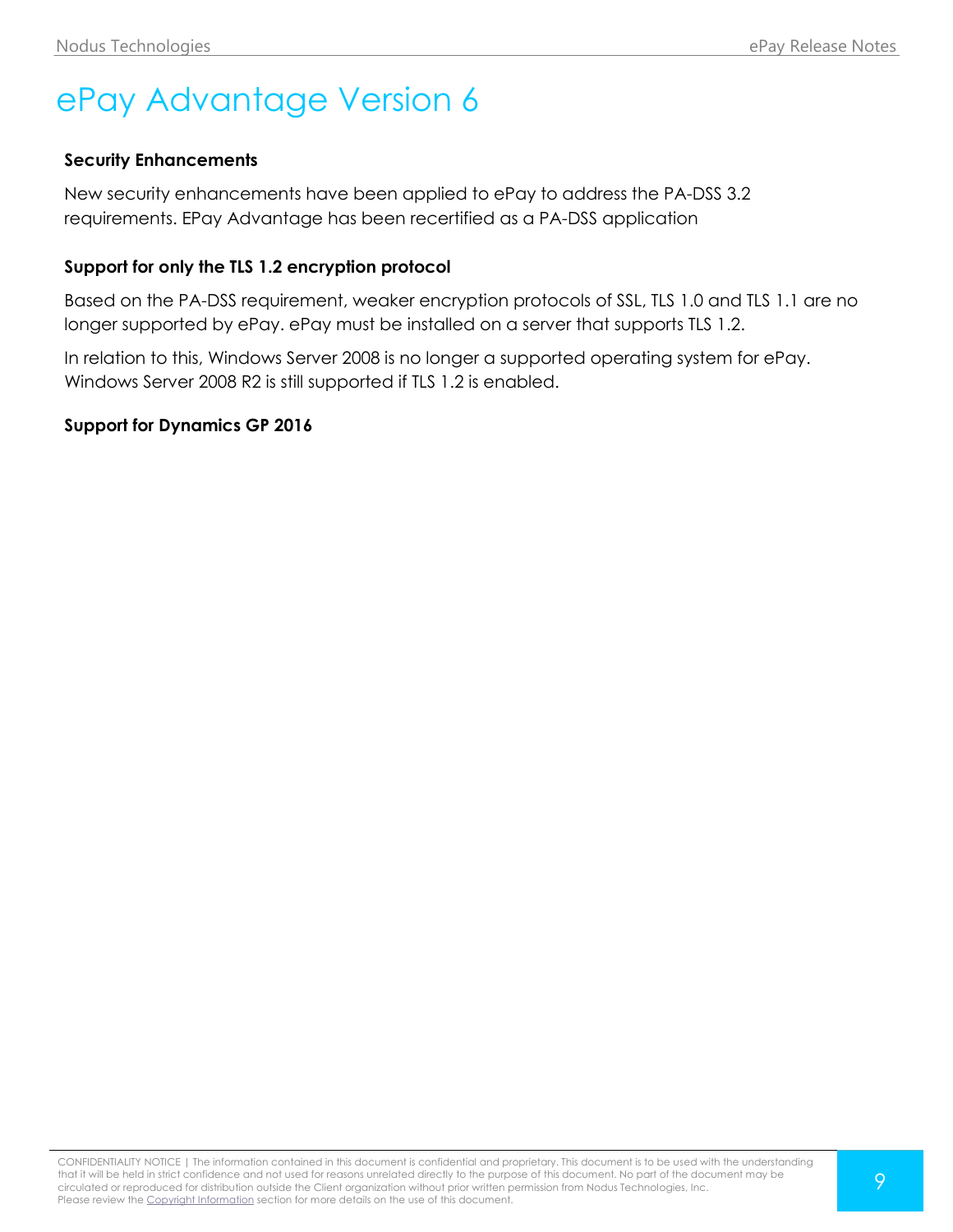# <span id="page-9-0"></span>ePay Advantage Version 5.0 Release 2

## **Multicurrency Settings Page**

Allow the administrator to configure acceptance for payments by credit card or eCheck in additional currencies. Additional configuration options for integration of the payment into the back office ERP are also available.

This page is only available with Encryption and PayFabric versions of ePay.

#### **Currency Filter**

Filter the records displayed on ePay's pages by the currency of the associated documents. Available for the Outstanding Invoices, Paid Transactions and Payment History pages.

#### **Multicurrency for Prepayment**

Prepayments can now be configured to use additional configured currencies

#### **Multicurrency for AutoPay**

AutoPay contracts can now be configured to use additional configured currencies

#### **Multicurrency Invoice Application**

Payments in additional currencies can now be automatically applied to invoices in the back office ERP. (Only available for GP2013 and above)

#### **Customizable Invoice Details Template**

The Invoice details page can now be customized from the ePay administrative portal using the new advanced editor. Multiple templates can be saved with this new feature.

#### **Assign Invoice Templates to Different Invoice Types**

Each invoice type can be assigned to a different invoice template from the ePay administrative portal.

#### **Self Service for Customers who forget their Username**

Customers can request that their username be emailed to them from the ePay login page. CAPTCHA validation is also supported with this feature.

Credit Card Expiration Report and Notification e-mail are now available for ePay with the PayFabric option enabled

#### **Terms and Conditions Agreement**

The Administrator user can now setup a detailed Terms and Conditions agreement. Different agreements can be configured and enabled for Online Bill Payment, Express Payments, Saving Credit Card information and AutoPay contracts.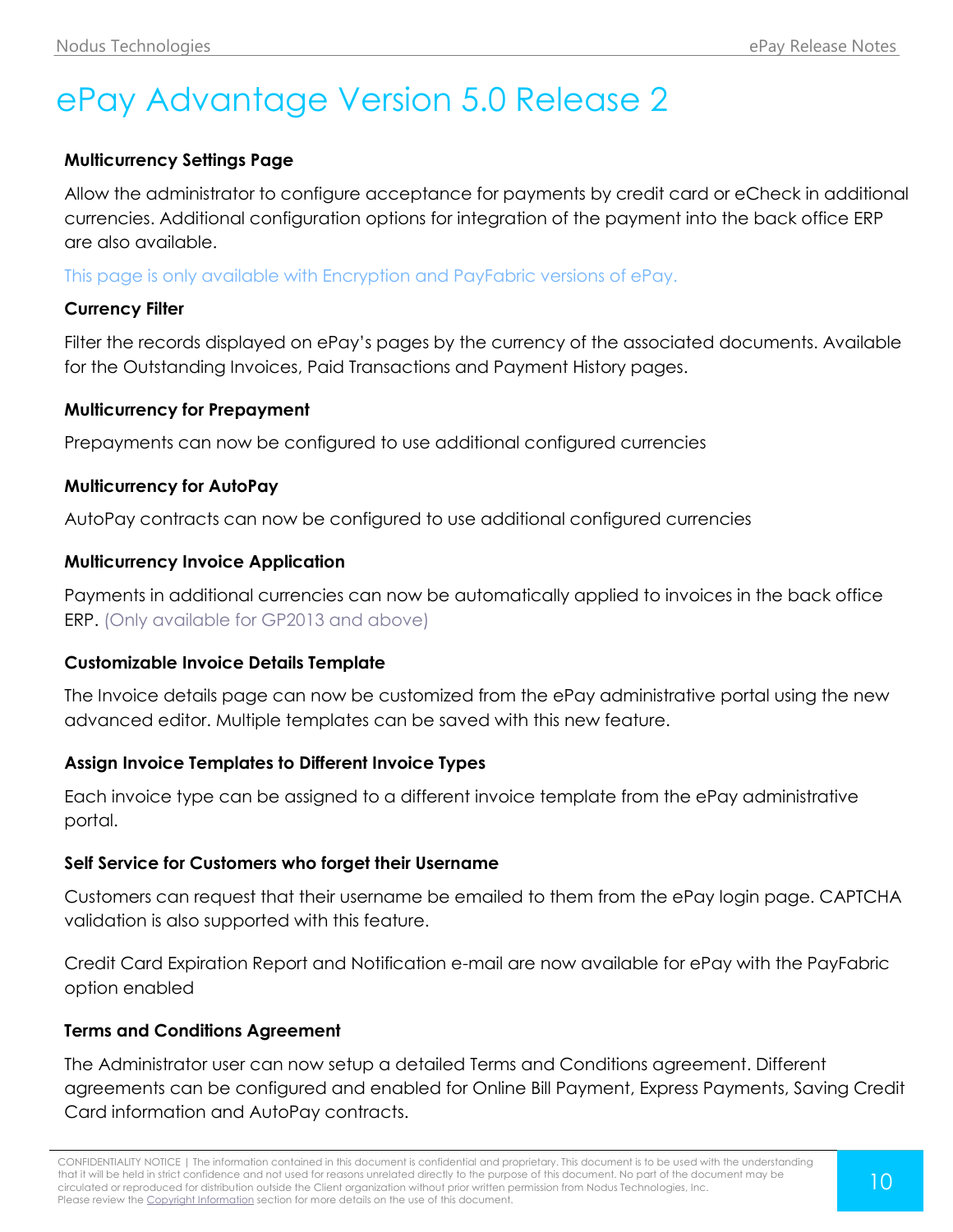# **Terms and Conditions Log**

When the Customer user accepts the Terms and Conditions Agreement, the acceptance will be kept in a detailed log which will track the user and time the agreement was accepted.

#### **Test Mode for emails**

This option allows ePay to only send e-mails within a specified domain. This feature is ideal for users who import their ePay system into a test environment and do not want to risk emails being sent to customers from the test system.

#### **Web Based ePay Scheduler**

A new Web Based Scheduling system has been developed for ePay to use rather than the previous Nodus Scheduler. This will simplify the deployment and the maintenance for the ePay site. Scheduled jobs can be individually enabled and disabled directly from the administrative portal.

#### **Security Enhancement for Single Sign-On**

A new token based security enhancement is available for the ePay Single Sign-On process.

#### **Update Wallet Entries from the Credit Card Expiration Report**

CSR Users with access to the Credit Card Expiration Report can update the expiration date and billing address information directly from the report.

#### **Additional Processing Fee for Online Bill Pay**

An additional fee can be added to payments made by users when logged into the ePay portal. This fee can be based on a fixed amount or a percentage. Many configuration options are available for this feature such as a charging a fixed amount or percentage of the cost, applying the fee to credit card or ACH transactions, and naming the fee as desired.

#### **Additional Processing Fee for AutoPay**

The entire additional fee feature has been implemented separately for the AutoPay module so a separate fee amount, name and message can be configured for automatic payments.

#### **Subsidiary Account Management Enhancement**

Many enhancements have been added to the ePay portal for parent accounts to make a payment for subsidiary (child) accounts. The parent can now make a single combined payment across subsidiary accounts. An account filter has been added to allow the parent account to limit their view to certain subsidiary accounts for various pages across the site.

#### **AutoPay for Parent Accounts**

AutoPay contracts can now be configured for parent accounts to pay for children accounts automatically. Options to pay for all the children accounts, or only a subset of children accounts are available.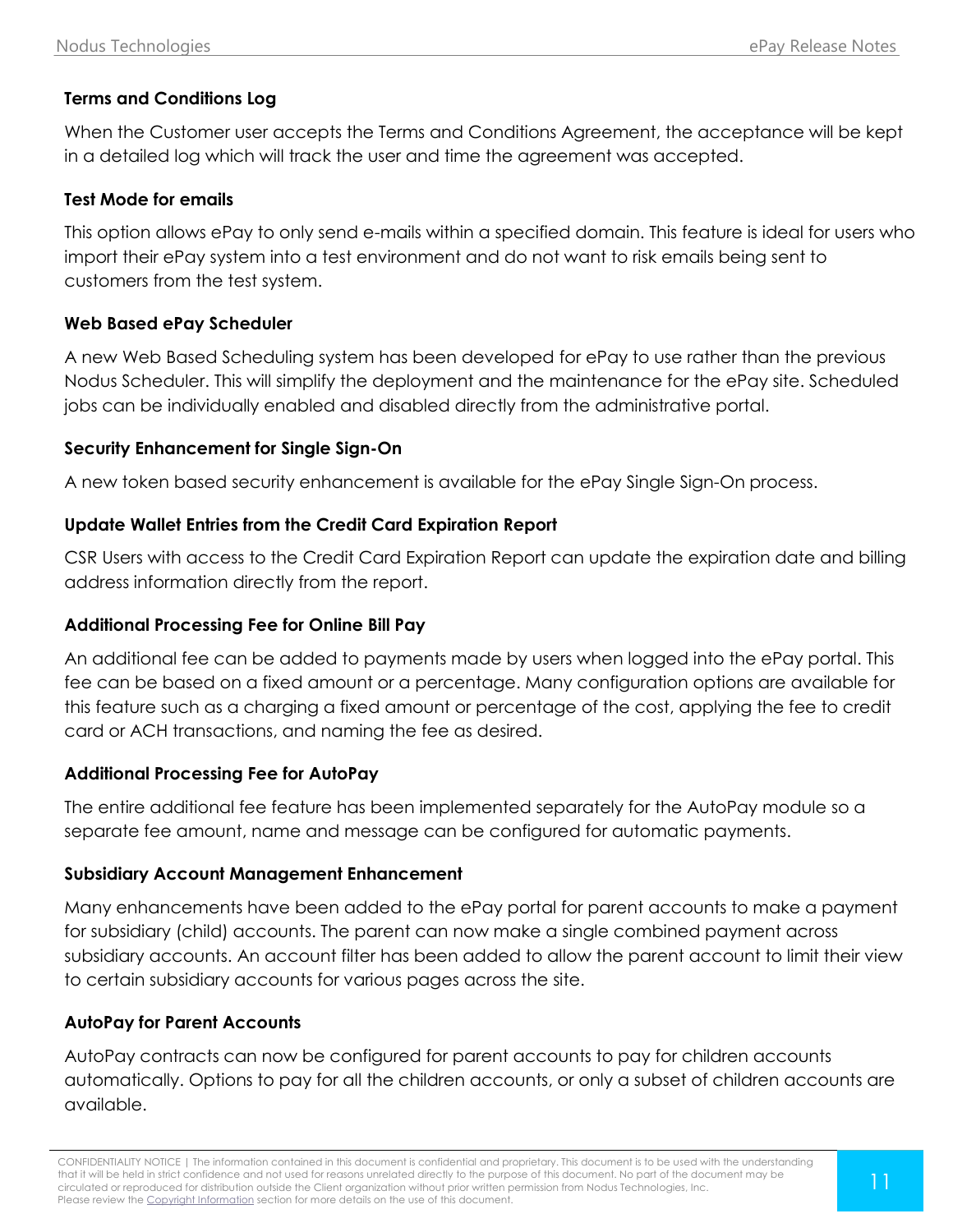## **New Variables for the Past Due Invoices Reminder**

The variables for the Net Account Balance and the Past Due Balance can now be added to the Past Due Invoices Reminder e-mail template.

#### **Configurable option for automatic Customer Registration email**

The Customer Registration e-mail can now be configured to be automatically sent when a new customer is imported into ePay or only manually sent from the 'Register Customer' page

#### **Invoice Template for Express Pay**

The Express Pay page has been adjusted to allow the user to view the customized Invoice Display.

#### **RESTful API web services**

A RESTful API has been created to allow for applications to integrate with ePay. Many services have been added such as the ability to import invoice PDF documents to the ePay website.

#### **Ability to accept customer email updates from the back office ERP after registration**

This option has been added to allow email updates from the back office to be reflected against a registered customer account in ePay. This configuration is ideal for implementations utilizing Single Sign-On integration where the customer email address is not managed on the ePay account.

#### **Support For Dynamics GP2015 and GP 2015 R2**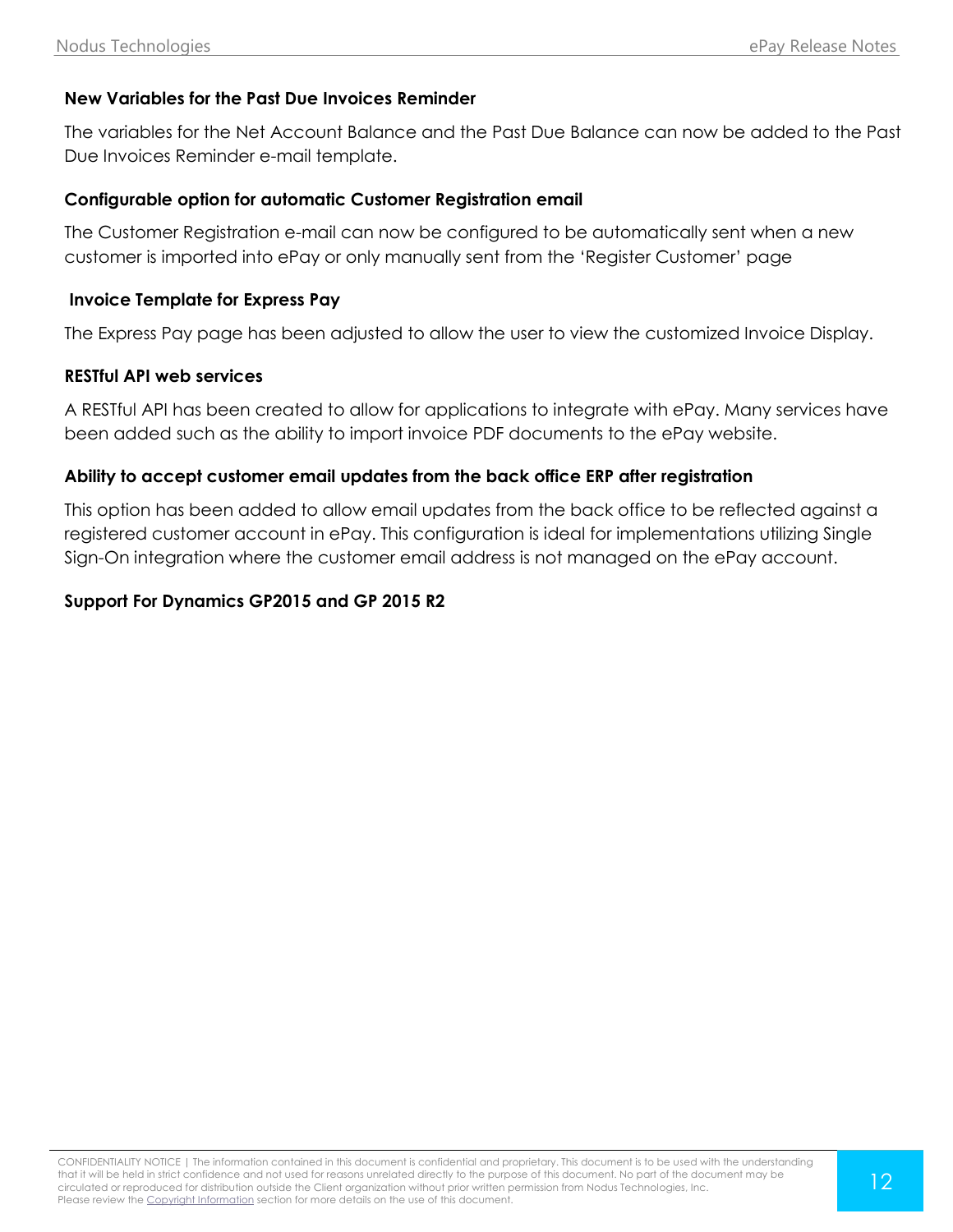# <span id="page-12-0"></span>ePay Advantage Version 5.0 Service Pack 1

### **Support for .PDF file to be shown for invoice display**

The administrator can new configure the display of the invoice details for ePay users to view either the invoice display from ePay's data or from a .PDF file accessible from the web server.

# **Zip Code validation can now be enabled separately from Address verification for Credit Card transactions**

An option has been added to validate against the zip code when processing credit card transactions to reduce the chance of credit card fraud without requiring validation against the entire address.

#### **Ability to view the line item details on a return document**

In the previous version, minimal detail was provided for the user when viewing a return document. On a return document, the line item detail is now also provided for the user to view.

## **Password expiration can be disabled for customer users**

In ePay 5.0, the password expiration features would be applied to all user groups. This feature allows for the password expiration feature to apply to CSR and Admin users but not for customer users.

## **Allow landing page for Single Sign-on**

When utilizing single sign-on, a landing page can now be specified when passing the user into ePay from another application.

#### **Allow for additional user names for Single Sign-on**

Single Sign-on now support multiple user names for additional accounts for the same customer user.

# **Allow the user to make a prepayment from the 'Outstanding Invoices' page without selecting any invoices**

In the previous version, the user had to make an individual prepayment from the 'Process Prepayment' page if they did not want to also pay an invoice. This can now be done directly from the 'Outstanding Invoices' page.

#### **Additional Security Enhancements**

Additional security enhancements have been made across the product to keep ePay Advantage up-to-date with various security scanning software

# **Enhancements to the data sent to Avatax™ for the Recurring Invoicing Module**

The Customer Number and the Invoice Number are now sent to AvaTax™ so transactions can be easily identified on the Avatax™ portal.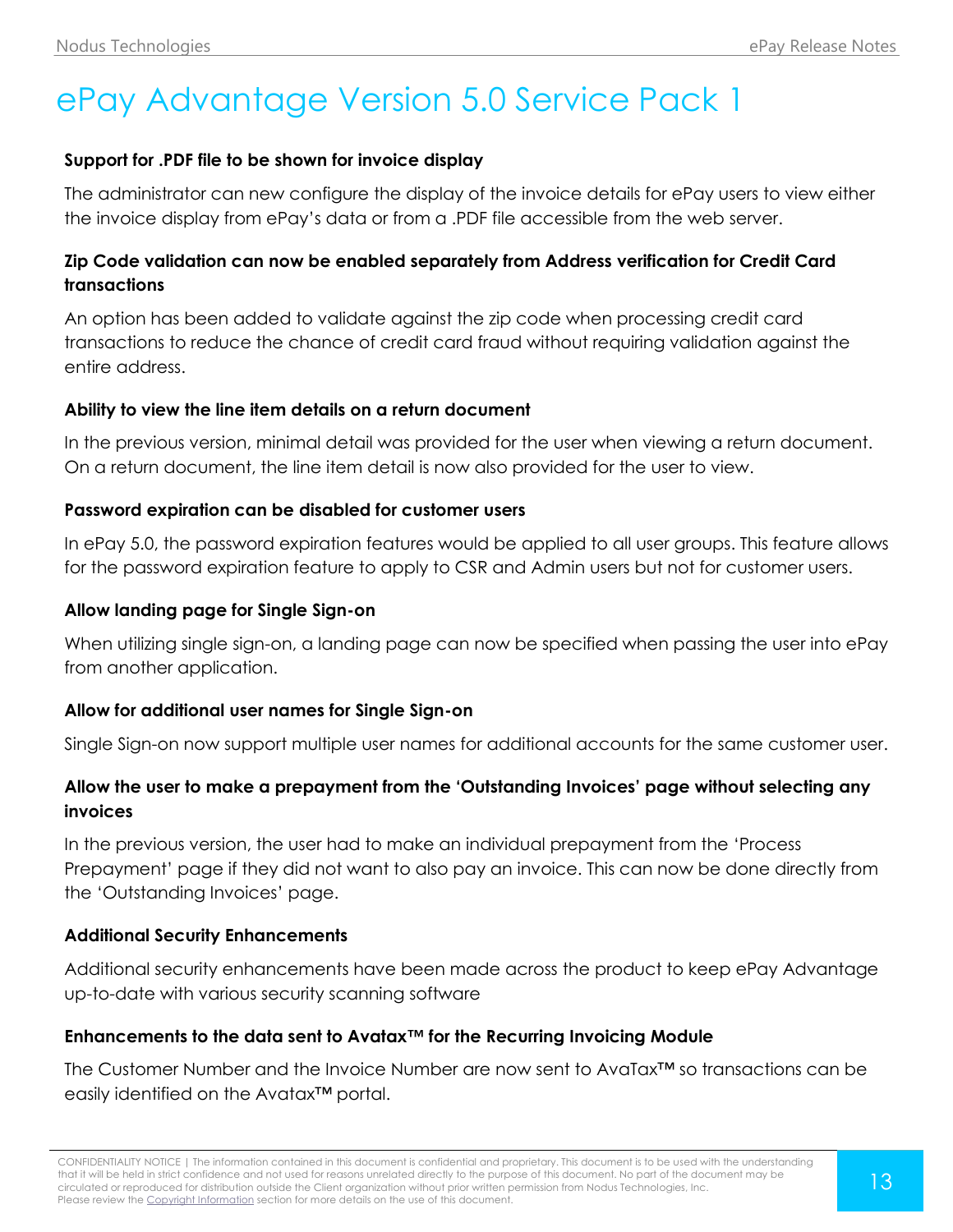## **Configurable Option to reduce the Payment Amount for scheduled overpayments**

With this option is enabled, if an overpayment on an invoice is detected for a scheduled payment, the payment amount will be reduced to match the current balance due on the invoice.

**Support for Dynamics GP 2013 R2**

**Support for SQL Server 2014**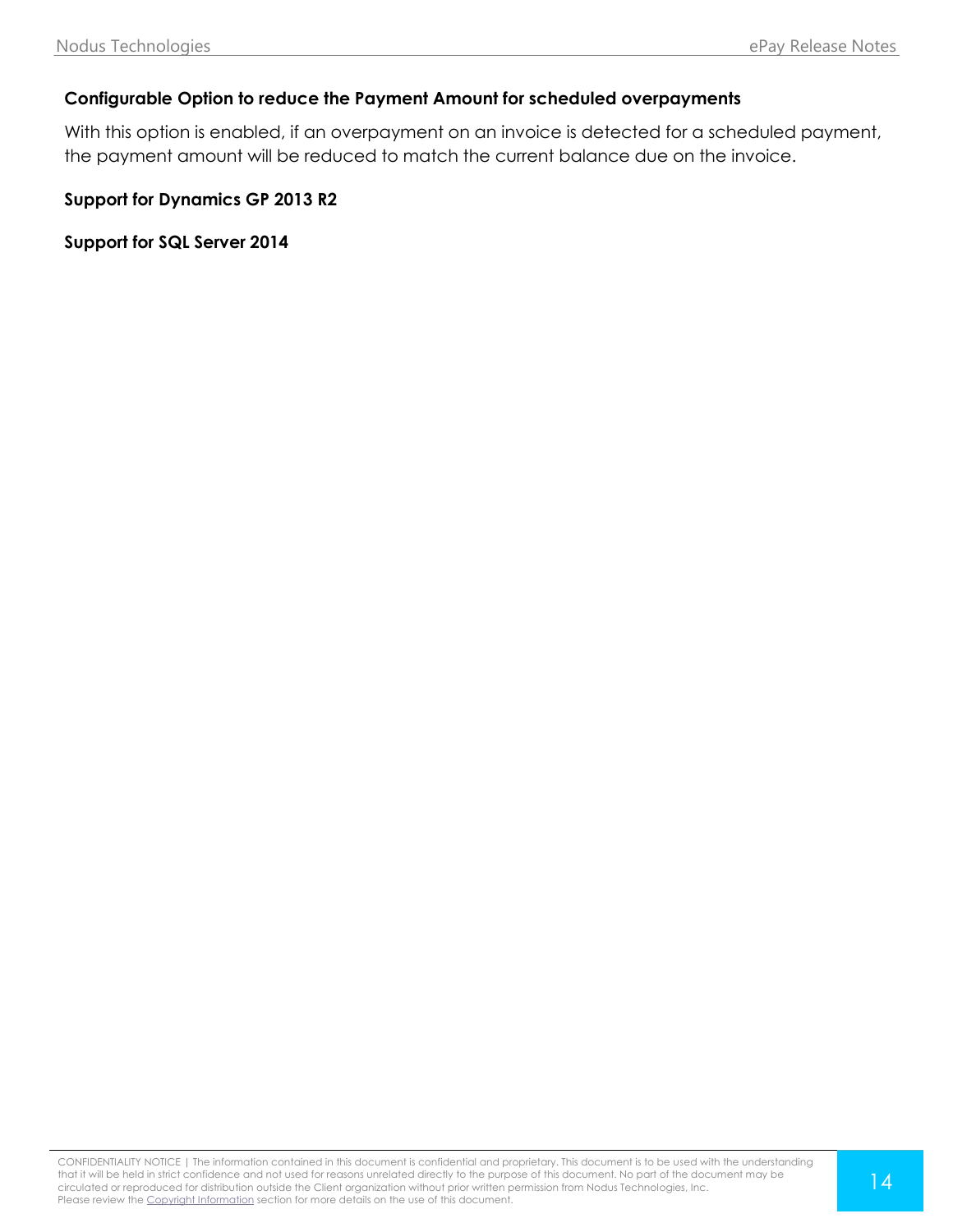# <span id="page-14-0"></span>ePay Advantage Version 5.0

# **New Feature to Integrate with Nodus PayFabric for electronic payment processing & data storage**

PayFabric is the Nodus' hosted, cloud-based processing engine. Bundled with PayFabric, ePay helps merchants achieve PCI Compliance more easily by collecting sensitive credit card information on a web form hosted by PayFabric and securely pass them along with transaction data securely to payment gateway server(s).

With PayFabric, the point of entry for credit cards, transaction processing, and data storage no longer belong to ePay site; therefore, it will reduce the complexity of PCI Compliance selfassessment process for merchants.

## **Add Credit Balance & Net Balance on Account Summary**

Add 'Total Available Credit' into Account Summary page so user can check the total available 'unapplied' credit amount for his/her account.

Add 'Net Balance' into Account Summary page to display the total net balance (Available Balance – Total Available Credit)

## **Account Policies Enhancements for PA-DSS**

- Enhanced Account Policy
	- o Password history & password aging
	- o Account Locks
	- o Digital signing for installation files
	- o Application Logs
	- Enhanced algorithm for password storage
- Username and Password length & strength management

#### **Ability to Remove Primary Wallet**

ePay user was not able to remove/delete primary wallet entry. In ePay 5.0, Nodus adds ability for administrative user to allow or disable ePay user to remove primary wallet entry.

# **Add a new option 'Require Outstanding Invoice' under AutoPay Settings**

This new option controls whether or not to process 'fixed balance' payment. If the option is enabled, fixed balance payment will not be processed if there are no outstanding invoices available on the account.

#### **Remove the requirement of Primary Email to receive activation email**

Add an administrative setting under Customer Options 'Require E-mail for Requesting Activation code' so the customer can enable/disable the primary e-mail requirement.

# **Ability to request & resend activation email (with activation link)**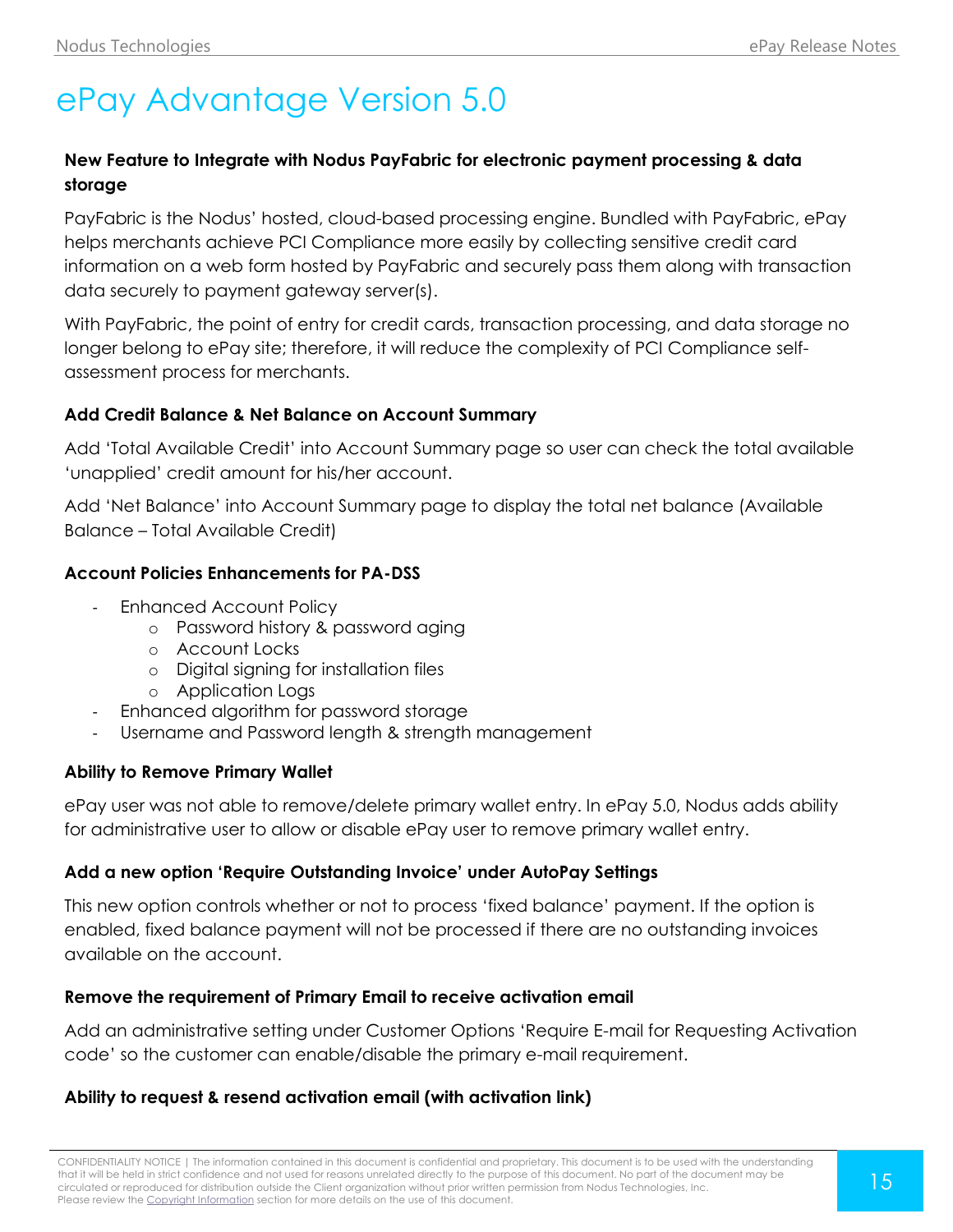Customer can request for activation link & email to be resend to them if the original email was lost. Nodus also adds the ability for CSR/Admin user to resend customer's activation email from Admin Portal > Register Customer.

### **Ability to support assigned Customer Trade Discount from GP with Recurring Invoice module**

ePay will consider assigned trade discount against customer record from GP to calculate for trade discount amount for customer against Recurring invoice module.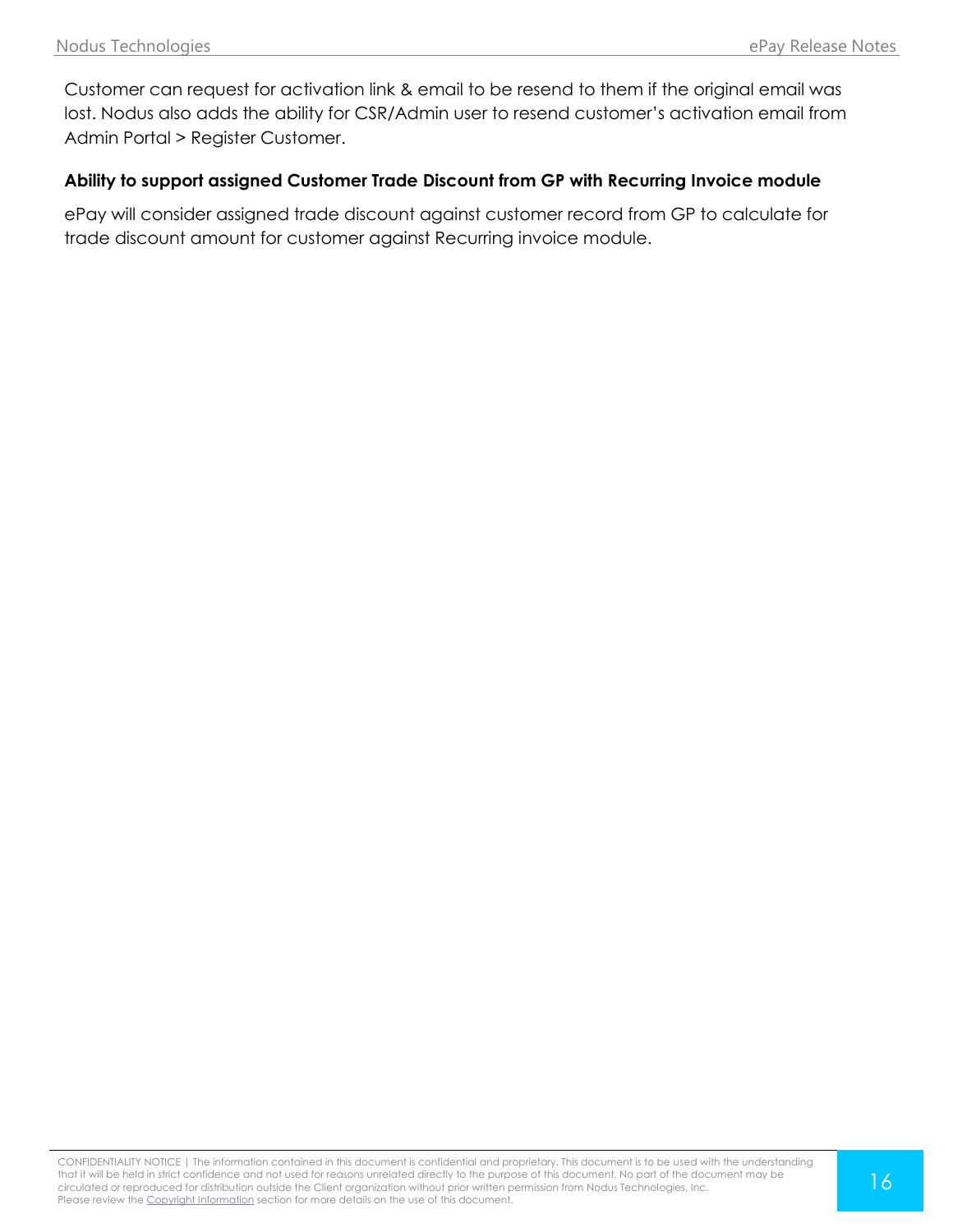# <span id="page-16-0"></span>ePay Advantage Version 4.0 Service Pack 2

#### **New Feature to Provide PayPal Hosted Page Support**

Bundled with Tokenization version, ePay helps merchants achieve PCI Compliance more easily by collecting sensitive credit card information on a web form hosted by PayPal and securely pass them along with transaction data securely to PayPal server.

With Hosted Page, the point of entry for credit cards no longer belongs to the ePay site; therefore, it will reduce the complexity of PCI Compliance self-assessment process for merchants.

## **New Feature to Provide Credit Card Expiration Report and Email Notification**

Admin and Customer Support Rep (CSR) users will be able to access the expired card report for a list of expired and to-be-expired credit cards by a specified date range.

The expired card email notification can also be manually or automatically sent out to customer(s) to avoid last minute transaction decline.

## **A New Theme with Enhanced User Experience**

- Update Search Option to allow search transactions by Date Range or by Document Number
- Enhance Wallet Entry Selection with List View
- Added Optional Prepayment Capability into Outstanding Invoices list
- Ability to Display or Hide page columns
- Reword Menus and Text Labels
- Update All Email Templates with Sample Messages
- Removal of Account Summary Graphical Charts

# **Admin Portal Configuration Checklist Wizard**

Add a Configuration Checklist into Admin Portal to assist with setting up and configuring the ePay web portal.

#### **New Feature to Support GP Term Discount**

Synchronized Customer's assigned Payment Term ID from GP Customer Maintenance so term discount is accounted for when payment is paid by a specified discount date. Feature can be enabled or disabled if needed.

#### **New Feature to Email Paylink as Express Pay Option**

ePay is able to email a payment link that customers may click and make a one-time payment without having to login to ePay.

# **Security Enhancement**

- Improved Forgot Password & Password Retrieval Process
- Added additional level of security for Account Activation

CONFIDENTIALITY NOTICE | The information contained in this document is confidential and proprietary. This document is to be used with the understanding that it will be held in strict confidence and not used for reasons unrelated directly to the purpose of this document. No part of the document may be circulated or reproduced for distribution outside the Client organization without prior written permission from Nodus Technologies, Inc. Please review the Copyright Information section for more details on the use of this document.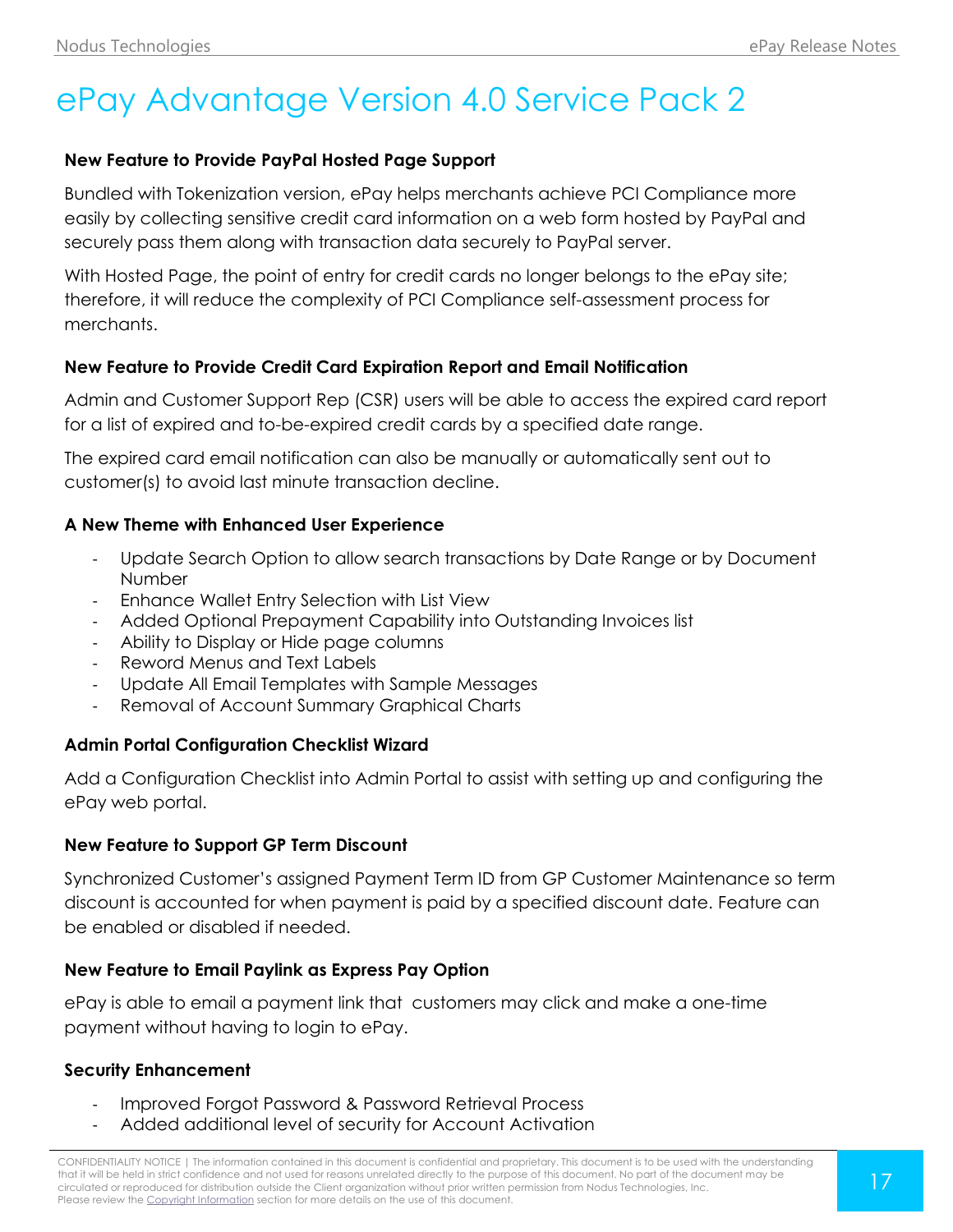- Ability to enforce security restriction for ePay's Username and Password

#### **New Feature to Support eCheck Account Type**

Ability to define the account type for eCheck entry, whether 'Checking' or 'Savings'

#### **Ability to Hide On-Hold Customers from Customer Lookup List**

CSR user may choose to hide GP's on-hold customer accounts from ePay's Customer Lookup List.

#### **Enhancement of User Management via Admin Portal**

- Ability to update admin user's email address
- Ability to unlock a user login after maximum login attempts have been reached

#### **Enhance Processed Payment Report**

- Add Scheduled tab to list any payment that is still scheduled to be processed
- Add Failed Attempt Count to list the number of attempts for reprocessing and the reason why it failed to process.

#### **Add Additional Variables into Email Templates**

[[[ShipToAddress]]]: Ship To Address [[[BillToContact]]]: Bill To Contact [[[PO#]]]: PO#

#### **New Feature to Email Paylink Notification**

Allow CCA (Credit Card Advantage) user to send a payment link to end-customer so payment information can be entered via ePay's web page. Since credit card information doesn't have to be entered within Dynamics GP window, this will help simplify PCI requirements. (Available only on Tokenization version of ePay)

#### **Add Total Balance Due on Account Summary**

Add 'Total Balance Due Amount' into Account Summary page so user can check the total outstanding amount for his/her account.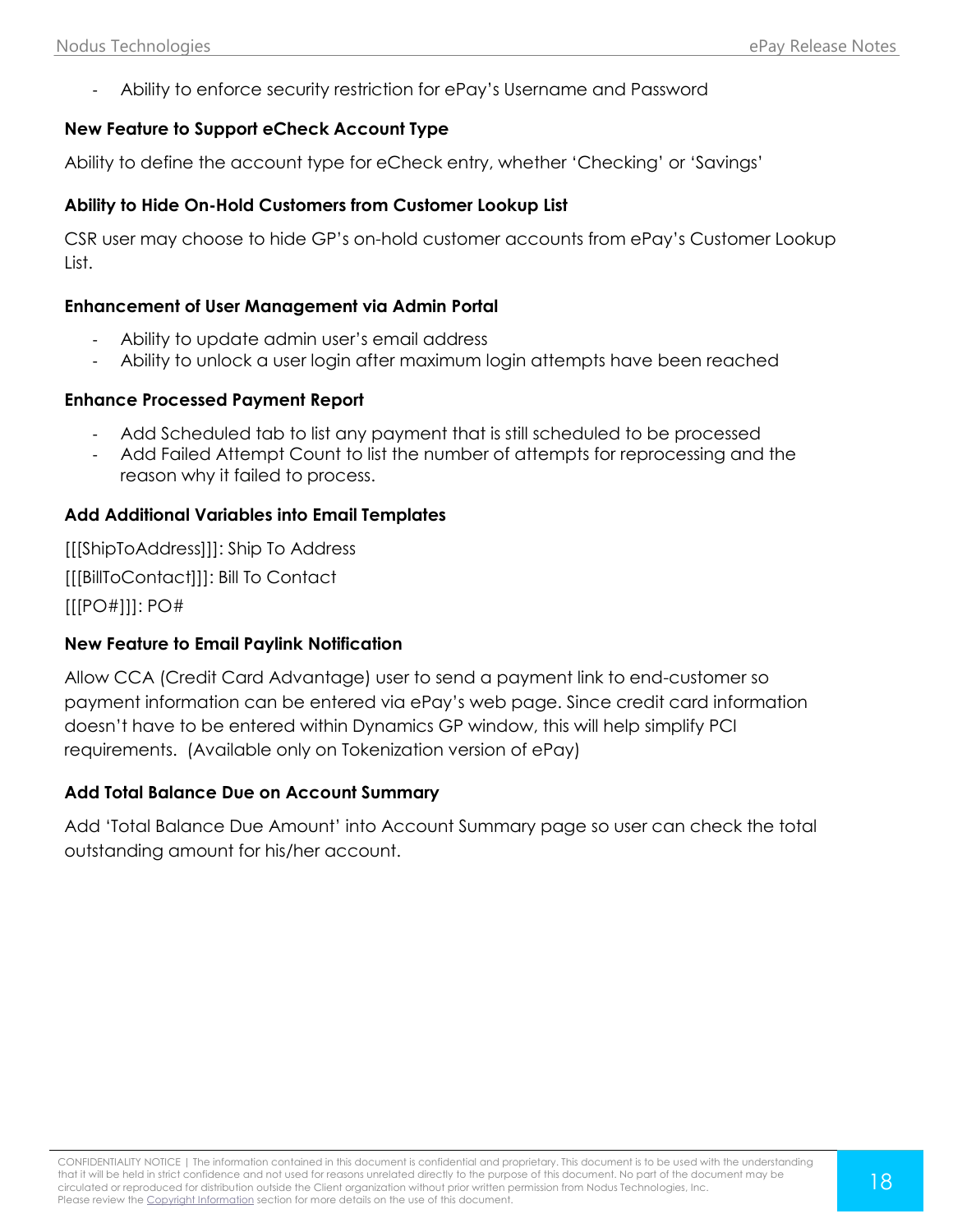# <span id="page-18-0"></span>ePay Advantage Version 4.0 Service Pack 1

### **Mobile Support**

For this release, it comes with a standalone site dedicated for mobile devices. Currently, it is designed to recognize iPhone, Android mobile phones and has the ability to auto-redirect users to the mobile version of ePay site.

## **AutoPay Contract Module has End Date**

AutoPay Contract user now can specify the 'End Date' for AutoPay Contract. The available options for End Date can be chosen among the following three:

- No End Date
- End After Certain Number of Occurrence(s).
- End by Date

## **Ability to Support Google Mail Server and non-standard exchange port.**

ePay is now able to support Google Mail Server and non-standard exchange ports (anything other than port 25).

## **Ability to assign card name to eCheck type**

Customer with multiple eCheck card names in GP is now able to configure the preferred eCheck card name with the eCheck payment type on ePay.

#### **Ability to support Tokenization with Paymentech/Orbital gateway**

ePay is able to support tokenization with Paymentech/Orbital gateway.

#### **Ability to separate Recurring Invoicing & Recurring Payment modules**

Recurring Invoicing and Recurring Payment used to be bundled together to create ePay's Recurring Billing module. They're now separate into their own module.

#### **Improve Performance on ePay and eliminate memory consumption.**

ePay codes has been updated to eliminate memory consumption and streamline/improve performance.

#### **Add Pagination into View Contracts**

Add paging to View Recurring Billing/Installment/AutoPay Contracts.

#### **Security Vulnerability Enhancement**

ePay codes have been enhanced to avoid any website security vulnerability issues.

# **Allow to Add Backordered Quantity on Invoice Document Type**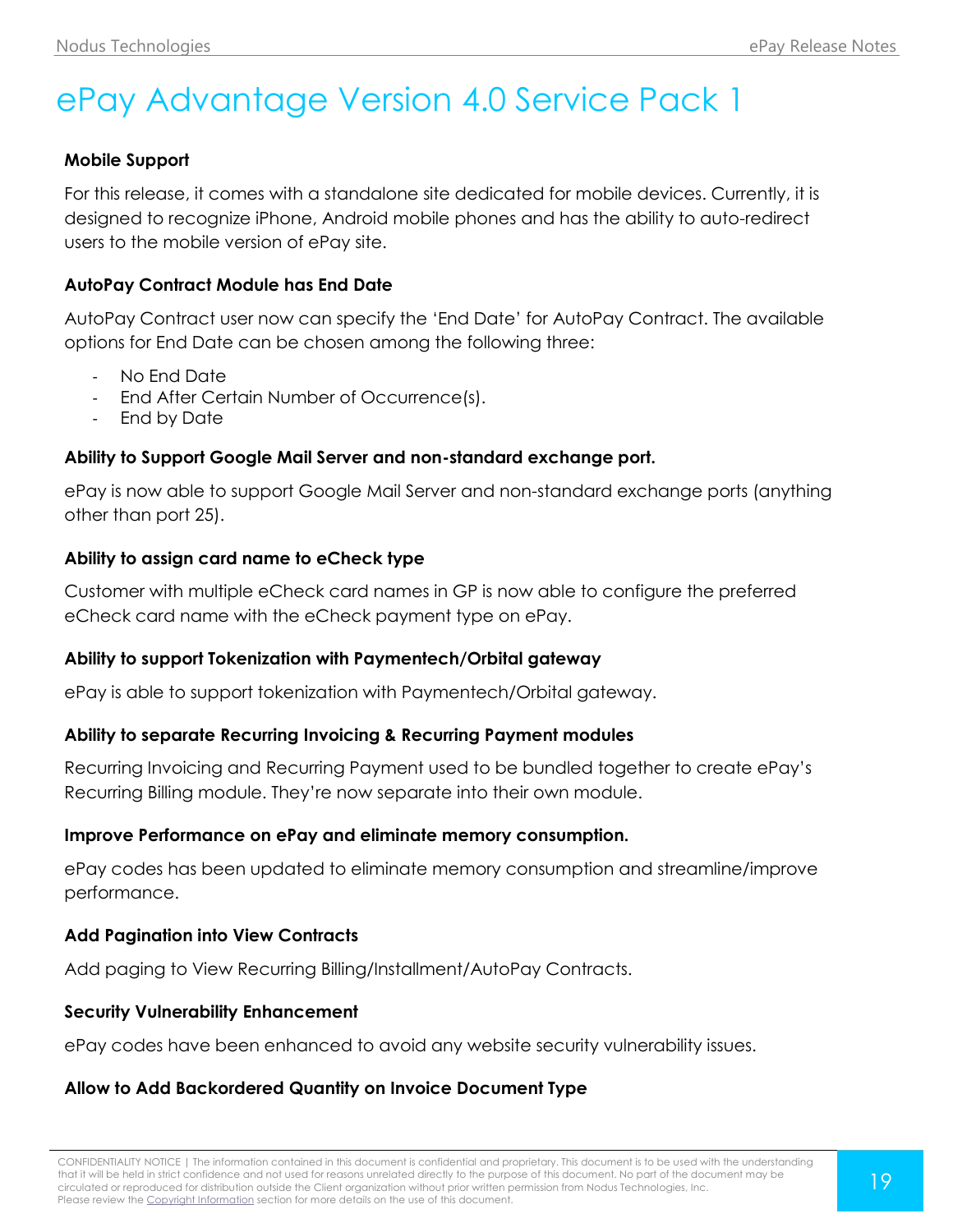eSOP has been enhanced to allow backordered quantity on an Invoice Document Type.

### **Ability to Configure Transact Advantage Connection String on ePay**

ePay has been enhanced to allow user to bypass the Connection Manager to configure gateway connection string directly on ePay portal in case it is needed.

#### **Add Customer ID into Email Templates**

ePay has been enhanced to include additional variables into the existing email templates. All existing variables have been revised to maintain consistency across all email templates.

#### **Support eCheck Card Name Mapping**

Each ePay site can now has its own card name mapping for eCheck to match with Dynamics GP instead of using the default 'eCheck' value.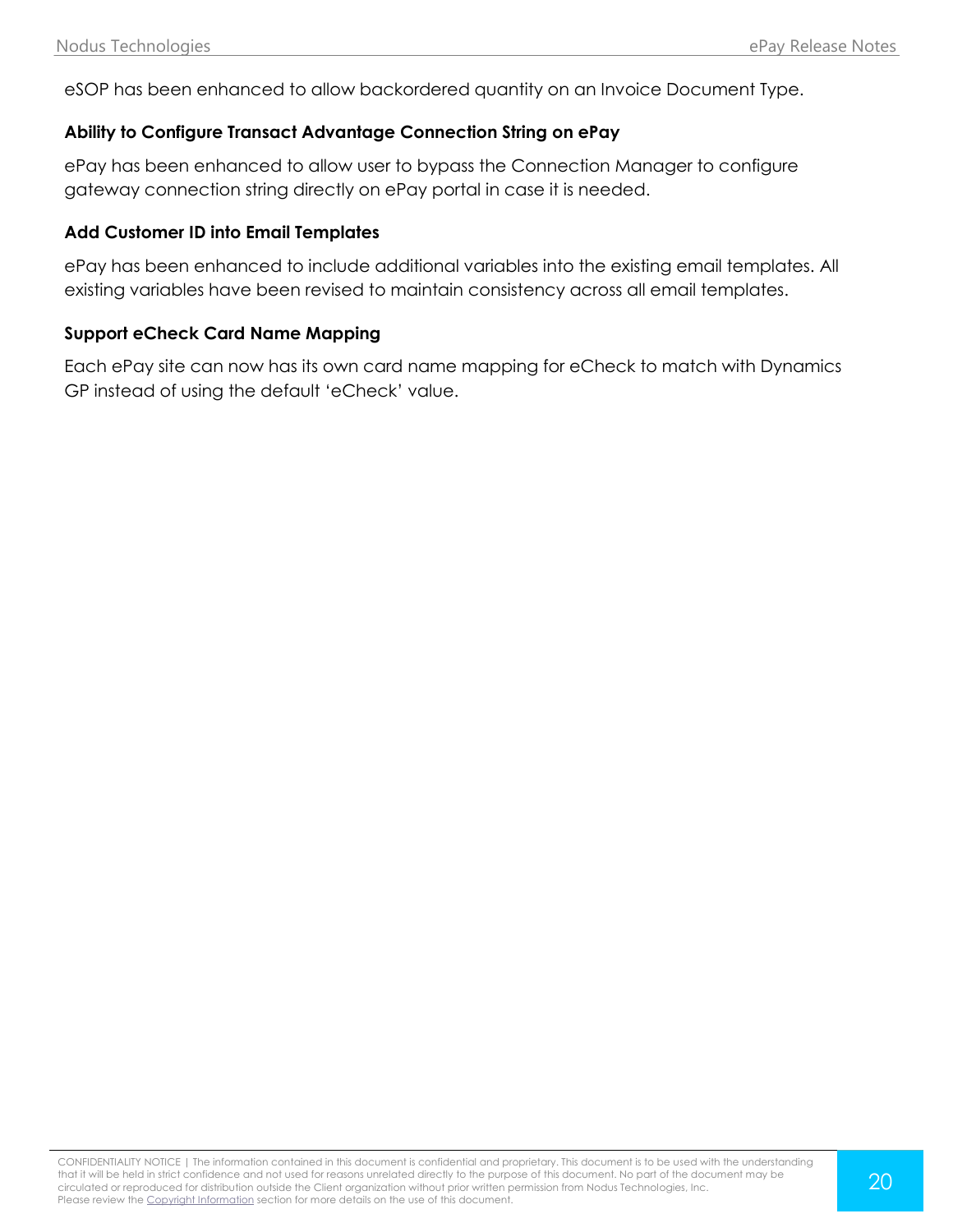# <span id="page-20-0"></span>ePay Advantage Version 4.0

#### **PA-DSS Compliance**

ePay Advantage has been PA-DSS (Payment Application Data Security Standard) audited and certified.

**Tokenization Support** (optional): Support Tokenization Technology to Allow Off-Premises Secure Storage of Sensitive Credit Card information to Facilitate PCI Compliance Effort.

**Additional Reports**: New reports have been added to assist in audit and reconciliation efforts. These reports include:

- Installment payments
- Installment contracts
- Recurring billing

**Past Due Reminders**: An automated e-mail reminder can be generated for past due invoices.

The site administrator can designate specific day of the week or date(s) of the month when the reminder is sent. The e-mail template used for the reminder e-mail is customizable.

**Spreadsheet export:** This feature helps the overall accounting reconciliation and audit process by allowing reports to be exported to Excel spreadsheets.

**Audit Trail Reports**: Audit logging and corresponding report created to track payment activities

#### **Administration Setting Changes**:

- Disable 'Allow Pay Later'
- CSR Default Landing page
- Customer Default Landing page
- Email template for failed document submission
- HTML view for payment details in document queue
- HTML view for Invoice details in document queue
- ePay version number in admin portal menu bar
- Upload Logo feature

#### **CAPTCHA Anti-Spam**: Enables verification of customers to block internet spam programs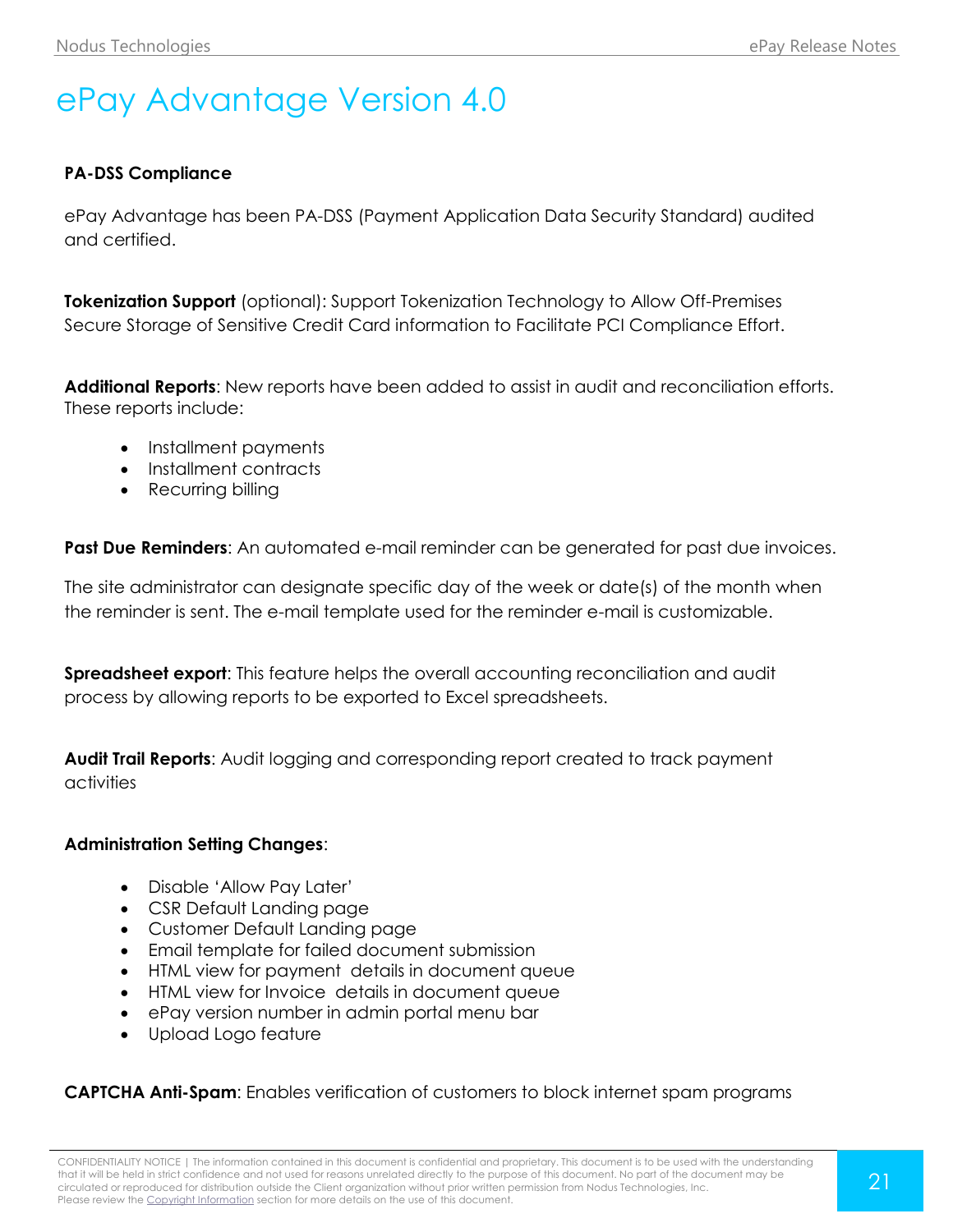**Recurring Billing Contract** – Add Start and End date for line items: Allows users to establish start and end dates for individual line item in a recurring billing contracts.

**Additional Customer Account Log-ins**: Each GP Account will be allowed multiple ePay Logins.

Also, account management page for main Account created to assist in managing log-in accounts.

## **Additional Administrative Permissions for CSRs**:

Scope of administrative permissions expanded for CSRs. Permissions can now be granted for specific administrative pages, such as the document queue.

#### **Recurring Billing module changes**:

- Allows new empty contract loaded when previously-created contract completed
- Allow negative quantity for non-inventory items
- Support on-hold customer status and ability to skip to next cycle for recurring billing

**ePay UI Changes**: Multiple changes made to how the Administrative section is organized, including sub-menus added to several sections

**eSOP Quantity Shortage Options**: Options added to the Quantity column for eSOP, including:

- Sell Balance
- Override Shortage
- Backorder
- Revise Quantity

Apply Existing Credit: A page has been created to help manage application of existing credit to customer's outstanding invoices.

# **Avalara Tax Integration** (optional):

Support integrated tax engine with Avalara.

Options for eSOP orders with out-of-stock status, back ordered quantity that are not submitting to GP as back ordered: eSOP orders with 0 quantity are not submitting to GP as back ordered items. They are getting submitted as fulfilled quantity. ePay Advantage has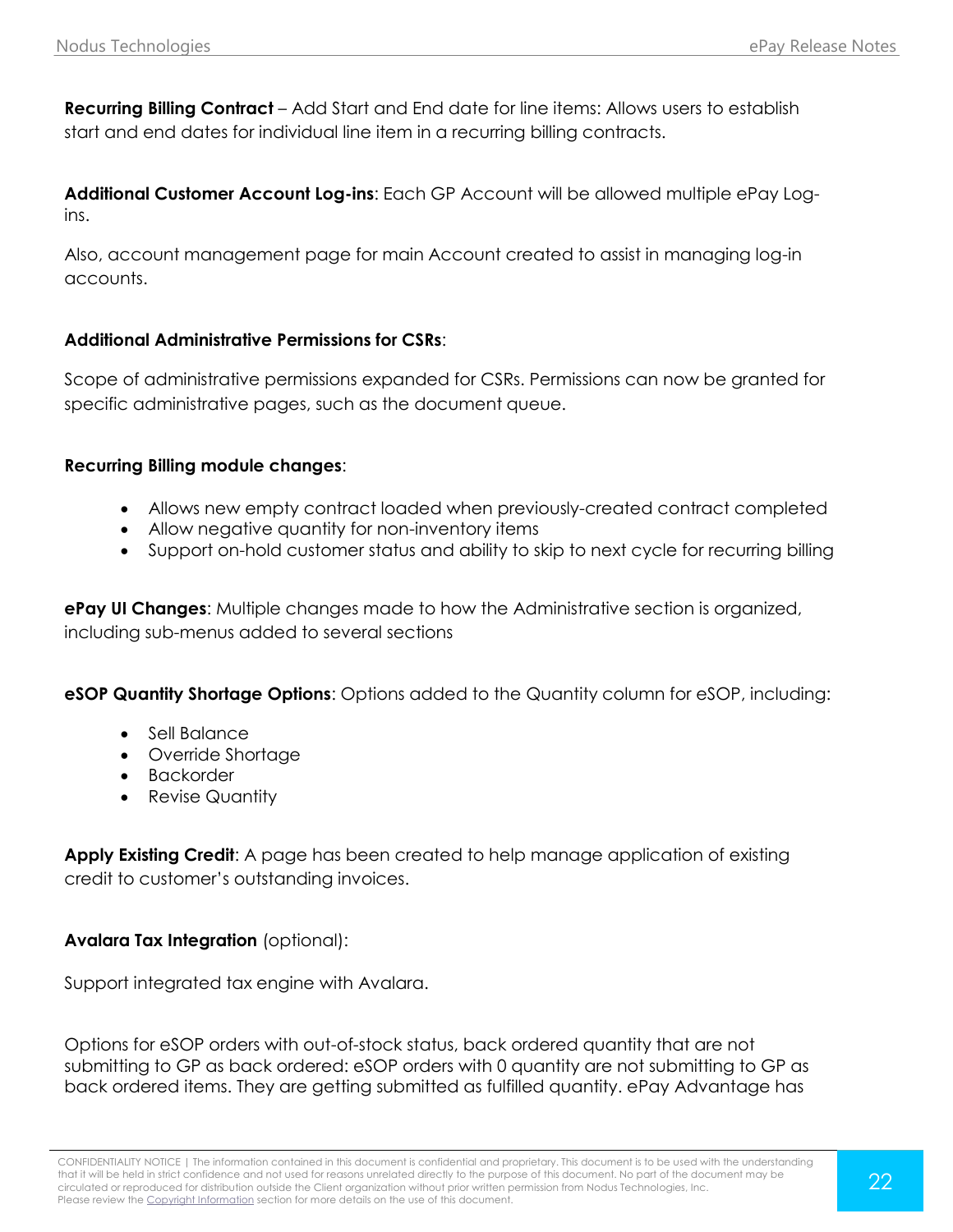been enhanced to provide user with the following options to choose when the item is out-ofstock:

- Override Shortage
- Revise Quantity
- Back Order
- Sell Balance

If user selects 'Back Order', the item will be integrated into GP with backordered quantity.